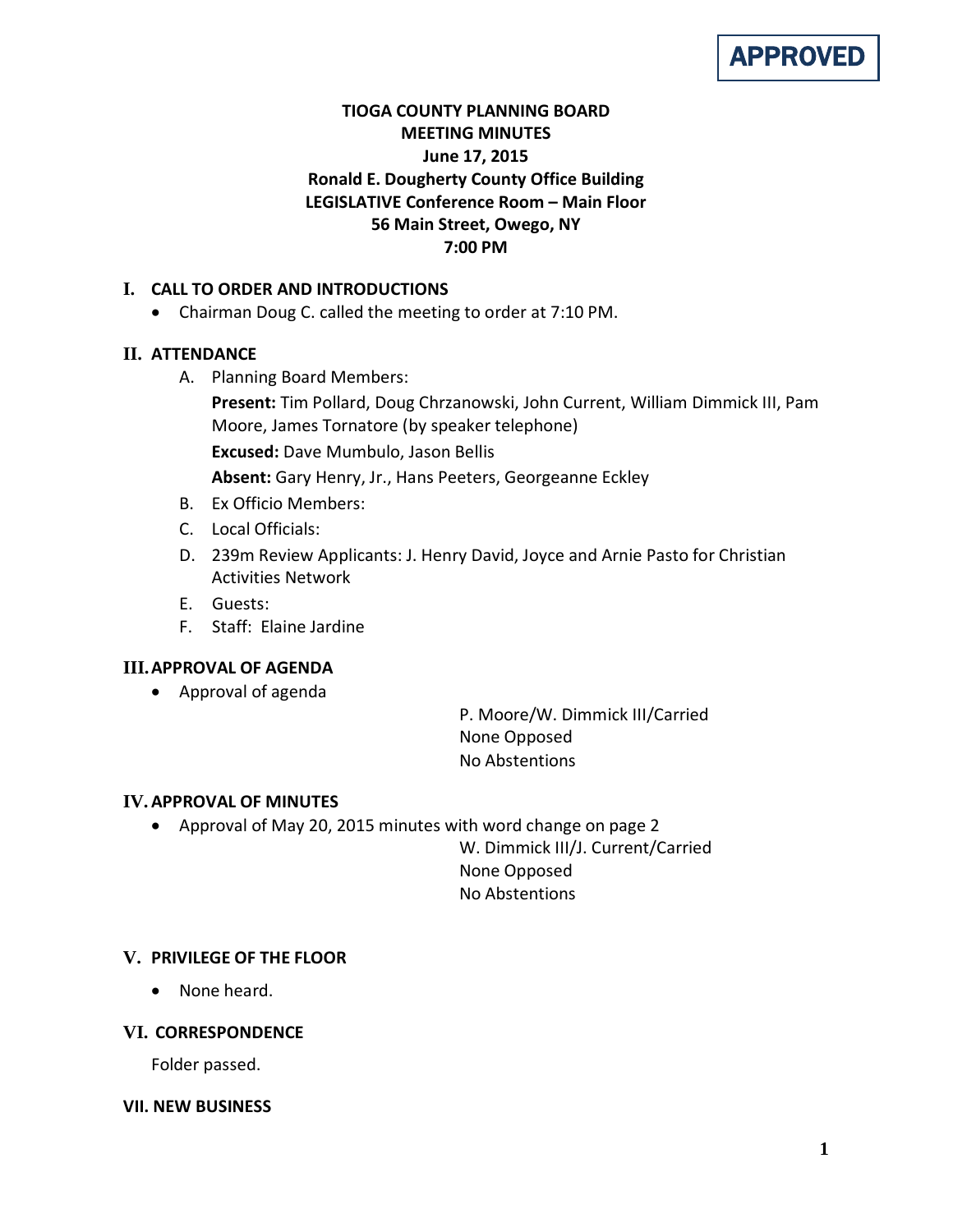#### **A. 239 Reviews**

#### **1. County Case 2015-008: Town of Spencer, Site Plan Review, Christian Activities Network**

The applicant is requesting Site Plan approval to construct community tennis courts and possibly a 13,640 square-foot building for a community center in the future. The 4-acre site, which is currently vacant land, is located on the southeast corner of the intersection of State Route 34 and Dartt's Cross Road in the Town of Spencer, across from the Spencer-VanEtten High School.

The neighborhood is mix of small commercial, residential, institution, but mostly open space and agriculture.

The development of a community facility is a suitable use at this location, and it will provide the entire town with a new community recreation resource. For maximum pedestrian safety, especially at peak traffic times of the high school, it is recommended to stripe a cross-walk on Darrt's Cross Road.

Staff recommends approval of site plan review.

**Q. T. Pollard** – Is stormwater required? **A. E. Jardine** – No because project will disturb less than 1 acre and the small parking area will be gravel.

**Q. P. Moore** – Will there be lighting that might affect dark skies? **A. E. Jardine** – No lighting is proposed.

#### **Motion to recommend approval of the site plan review:**

|                   | W. Dimmick III/T. Pollard/Carried |
|-------------------|-----------------------------------|
| <b>Yes</b>        | 6                                 |
| Nο                | n                                 |
| <b>Abstention</b> | n                                 |

#### **2. County Case 2015-009: Village of Owego, Rezoning, Cerretani**

The applicant is requesting to rezone their 8.55-acre property from Residential 2 to Industrial to make the vacant property more marketable. This applicant attempted to rezone the same property back in 2010 from R2 to Industrial, so the Village of Owego could purchase the property to construct a compost facility as part of their nearby waste water treatment facility in order to comply with Chesapeake Bay TMDL (total maximum daily load) requirements. The County Planning Board recommended approval of that rezoning. The Village of Owego Board of Trustees, however, did not approve that rezoning due to neighbor concerns of incompatibility with the nearby residential neighborhood. The surrounding area contains residential, commercial and vacant uses.

The Residential 2 District in the Village of Owego allows for mainly lower density residential uses and offices in the home. The Industrial District allows for standard types of industrial uses. R2 is a lowdensity use that is suitable for this parcel, which is virtually entirely in the 1% annual flood chance (100-year) and 0.2% (500-year) annual flood chance hazard areas, according to the 2012 FEMA floodplain map. The previous FEMA map showed much less area of this parcel in the special flood hazard area (see attached map). Additionally, The Village's most recent Comprehensive Plan (2014) shows this area to remain residential in nature (see attached map).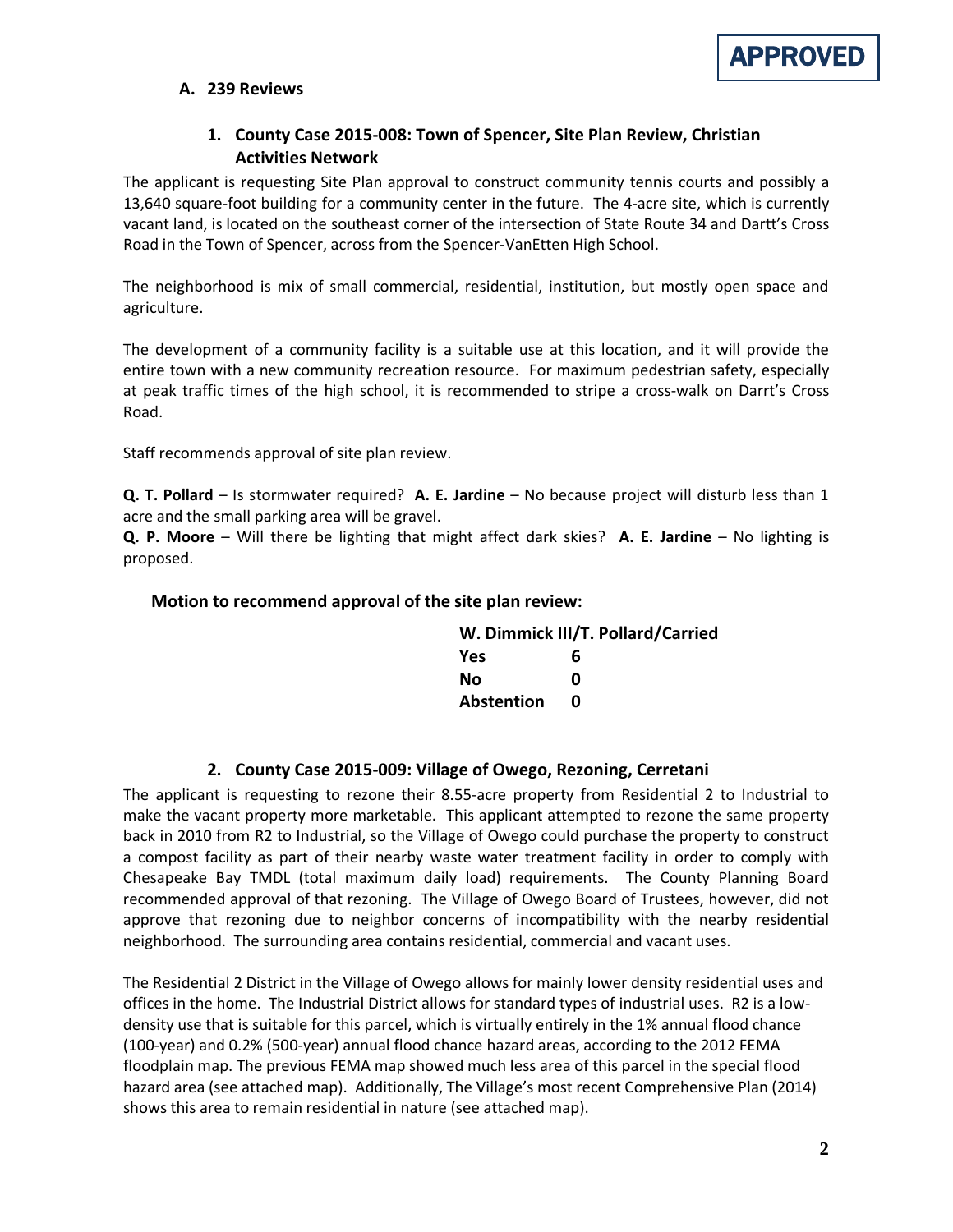

This property is not a suitable location for anything higher than R2 zoning. Rezoning to a higher use puts more people, real property, and therefore emergency responders in jeopardy of damage in the event of a flood. In this case, general health, welfare and safety of the citizenry should be considered above economic development benefits. Given past experience of repeated flooding along the Susquehanna River and on this property, the best flood mitigation action the Village of Owego Board of Trustees could enact is keeping this property zoned R2, thereby minimizing future flooding impacts.

Staff recommends disapproval of the rezoning request.

#### **Motion to recommend disapproval of the rezoning:**

| J. Tornatore/T. Pollard/Not Carried |                |
|-------------------------------------|----------------|
| <b>Yes</b>                          | 5              |
| Nο                                  | 1 (J. Current) |
| Abstention                          | n              |

B. Tioga Downs Support Letter

E. Jardine read the short letter of support for the Tioga Downs casino application to the state which reiterated support for them pursuing and receiving the Southern Tier license.

#### **Motion to Chair signature and providing said letter:**

| P. Moore/W. Dimmick III/Carried |   |
|---------------------------------|---|
| <b>Yes</b>                      | 6 |
| Nο                              | n |
| <b>Abstention</b>               | n |

#### **VIII. REPORTS**

- A. Local Bits and Pieces
	- 1. Town of Candor G. Henry
		- Not in attendance.
	- **2. Town of Nichols**  P. Moore
		- No report.
	- **3. Town of Berkshire**  T. Pollard
		- Vice Chair and Secretary of the Town Planning Board resigned so they are down 2 members.
		- Case of building expansion encroachment next to Town Hal property is still on-going.

#### **4. Town of Tioga –** D. Chrzanowski

- No report.
- **5. Village of Waverly** W. Dimmick III
	- Nothing to report